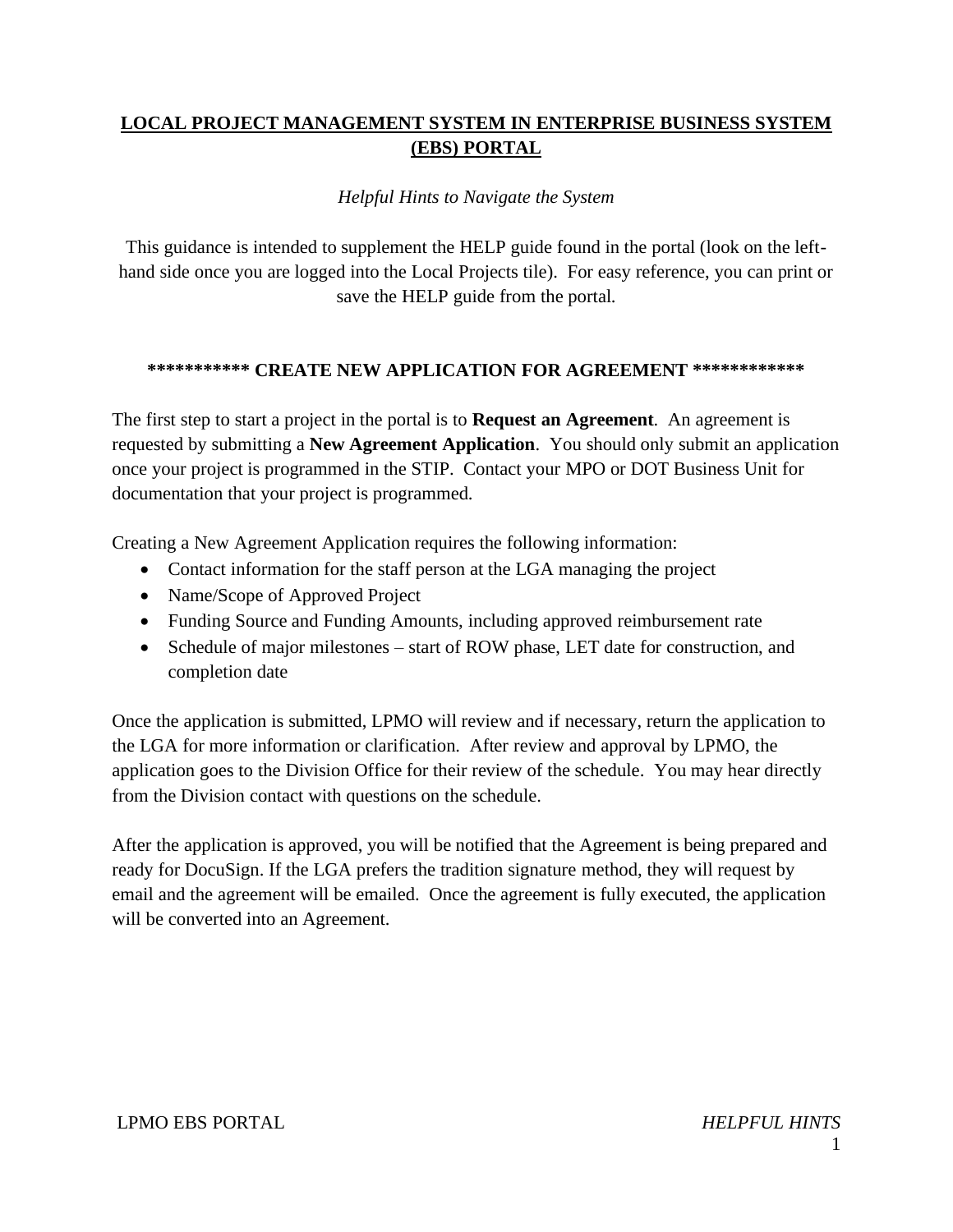## **\*\*\*\*\*\*\*\*\*\*\* SUBMIT DOCUMENT/VIEW AGREEMENT \*\*\*\*\*\*\*\*\*\*\*\***

When you have any type of document that the Department needs to review, you will need to **submit for review** in the Portal for your Project. All documents need to be attached and submitted to one of the Transaction Activities listed below. Any documents attached directly to the Agreement Overview page/outside of the Activities listed below will not be review.

| <b>ACTIVITY</b>                        | <b>DESCRIPTION</b>                                     |
|----------------------------------------|--------------------------------------------------------|
|                                        |                                                        |
| <b>PS: PE RFLOI</b>                    | Advertisement to solicit for engineering firms for     |
|                                        | design, environmental doc, etc.                        |
| <b>PS: PE - PEF SELECTION PROCESS</b>  | Letter requesting concurrence on how LGA selected      |
|                                        | PEF for design or CEI Services                         |
| PS: PEF TASKS AND MANDAYS W RATES      | Cost Estimate spreadsheet for PEF                      |
| PS: PEF CONTRACT - DESIGN OR ROW       | Draft contract with PEF/other service                  |
|                                        | provider                                               |
| <b>PS: ROW RFLOI</b>                   | Advertisement to solicit for engineering firms for     |
|                                        | <b>ROW Professional Service.</b>                       |
| PS: ROW - CONSULTANT SELECTION AND     | Cost Estimate spreadsheet for ROW Professional         |
| <b>COST PROPOSAL</b>                   | Service.                                               |
| <b>PS: CEI EXEMPTION</b>               | Request for CEI Exemption for PEF to perform           |
|                                        | Design and CEI services                                |
| PS: CEI RFLOI                          | Advertisement to solicit for engineering firms for     |
|                                        | Construction Engineering Inspection (CEI)<br>Services. |
| <b>PS: CEI - PEF SELECTION PROCESS</b> |                                                        |
| PS: CEI COST SPREADSHEET               | Coming soon<br>Cost estimate spreadsheet for PEF       |
| PS: PEF CONTRACT - CEI                 | Draft contract with PEF for CEI                        |
| <b>PS: OTHER DOCUMENTS</b>             | Any PS documents that need review but do not           |
|                                        | match listed PS categories                             |
| PRE-CON: ENVIRONMENTAL DOCUMENT        | CE Checklist and supporting documentation              |
| PRE-CON: CONCEPT/PRELIMINARY PLANS     | No more than 25% plans                                 |
| PRE-CON: ROW PLANS                     | 65% - 75% plans                                        |
| PRE-CON: FINAL PLANS & SPECIFICATIONS  | 80% - 100% plans                                       |
| PRE-CON: UTILITY RELOCATION            | Cost estimates for Utilities/Relocation                |
| <b>COSTS/AGREEMENTS</b>                |                                                        |
| PRE-CON: ROW APPRAISAL DOCUMENTS       | Documents related to appraisal of ROW                  |
| PRE-CON: ROW CERTIFICATION DOCUMENTS   | Documents related to acquisition of ROW                |
| PRE-CON: UTILITY/RAILROAD              | Certification documents for Utilities/Railroad         |
| <b>CERTIFICATION</b>                   |                                                        |
| PRE-CON: CONTRACT PROPOSAL W           | Contract Proposal/Bid Proposal Document and            |
| <b>ESTIMATE</b>                        | Engineering estimate/bid estimate                      |
| PRE-CON: CONCURRENCE REQUEST-          | Letter requesting concurrence in LGA award to low      |
| <b>CONSTRUCTION AWARD</b>              | bidder and supporting documents                        |
|                                        |                                                        |

### **ITEMS YOU WILL SUBMIT for REVIEW**: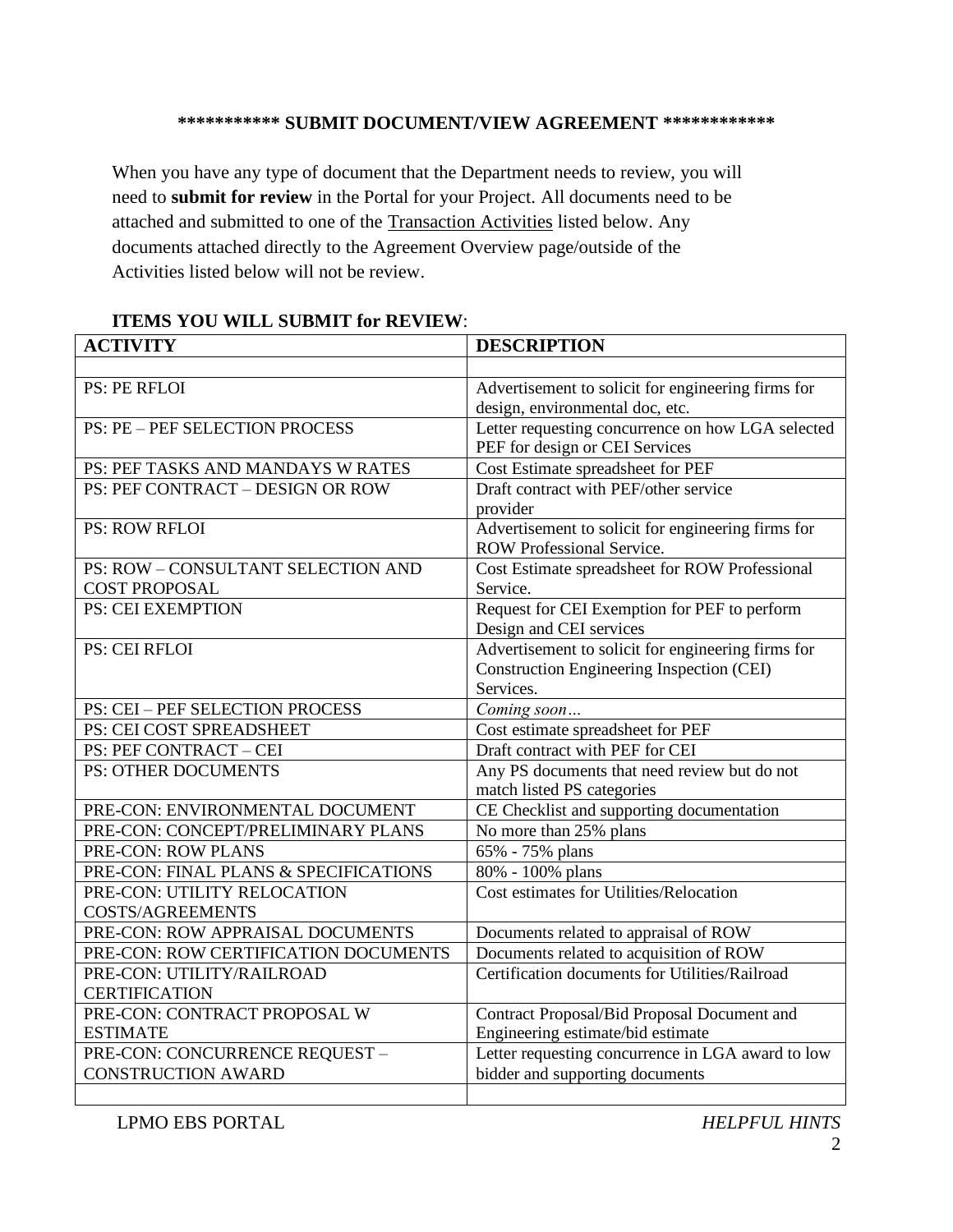| PRE-CON: OTHER DOCUMENTS                  | Any PRE-CON documents that need review but do<br>not match listed PRE-CON categories |
|-------------------------------------------|--------------------------------------------------------------------------------------|
| CON: CONSTRUCTION CONTRACT                | <b>Executed Construction Contract (with Contractor)</b>                              |
| <b>CON: SUBCONTRACTOR AGREEMENT FORMS</b> | Subcontractor Agreements b/w Contractor and Sub                                      |
| CON: SUPPLEMENTAL AGREEMENTS (WITH        | <b>Executed Supplemental Contracts (with Contractor)</b>                             |
| CONTRACTOR)                               |                                                                                      |
| <b>CON: WORKING/SHOP DRAWINGS</b>         | Any Drawings done by contractor for retaining                                        |
|                                           | walls bridges, culverts, signal equipment, etc.                                      |
| CON: CONCURRENCE REQUEST -                | Letter from LGA to DOT requesting concurrence;                                       |
| <b>CONSTRUCTION COMPLETE</b>              | includes letter from LGA to Contractor                                               |
| <b>CON: FINAL ESTIMATE CHECKLIST</b>      | <b>Final Estimate Checklist</b>                                                      |
| CON: REQUEST FOR PROJECT CLOSEOUT         | Letter requesting close out                                                          |
| <b>CON: OTHER DOCUMENTS</b>               | Any CON documents that need review but do not                                        |
|                                           | match listed CON categories                                                          |

## **A. STEPS FOR SUBMITTING AN ACTIVITY THE FIRST TIME:**

- 1. From your Home Screen, click on Submit Document/View Agreement
- 2. Search for your Project by TIP or Agreement No.
- 3. Select from ID #
- 4. At the top of the Agreement page, click on Submit Document
- 5. From the drop down box, select the document from above list
- 6. Attach your documents with a descriptive name
- 7. Click "Submit" at top
- 8. A Workflow Task is initiated with this step and goes directly to your Project Manager for review

Once an Activity is submitted it will be **APPROVED**, **RETURNED**, or **REJECTED**

### **1) APPROVED**

If an item is approved, you will receive an e-mail with the link to the Activity (however, if you are not already logged into the Portal, then the link will not work). The e-mail may also include "Approval Notes" but any documents that LPMO attaches will be in the portal.

- **1.** From your Home **Screen, click on Submit Document/View Agreement**
- 2. Search for your Project by TIP or Agreement No.
- 3. Select from ID #
- 4. Scroll down to TRANSACTION HISTORY
- 5. Either sort by Created Date into most recent, or search for workflow activity under Transaction ID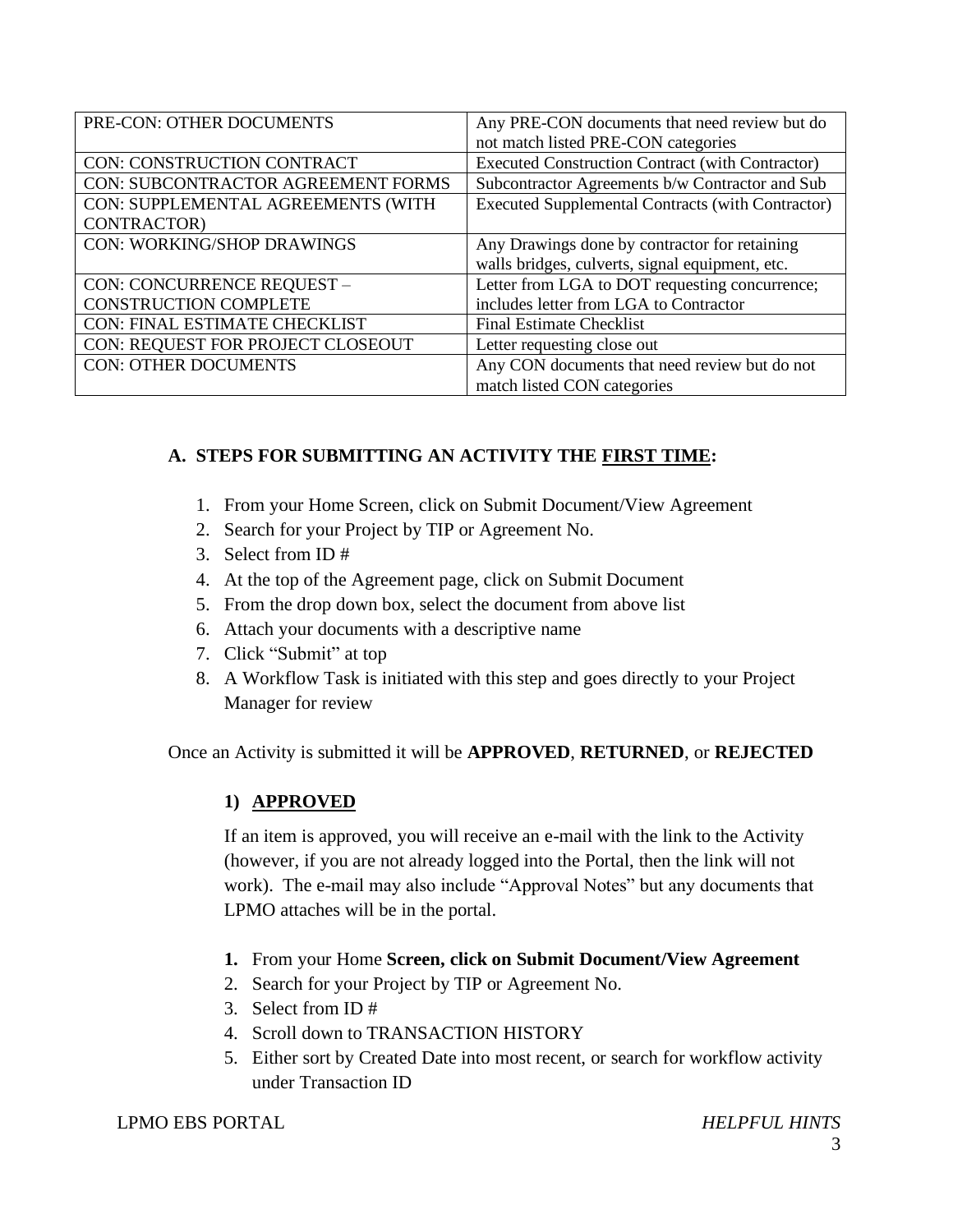- 6. Open up activity
- 7. Approval Letter should be in attachments list

## **2) RETURNED**

If an item is returned, you will receive an e-mail with a link to the Activity (however, if you are not already logged into the Portal, then the link will not work). The e-mail should also include an attachment with notes provided by LPMO

- 1. From your Home Screen, click on **Submit Document/View Agreement**
- 2. Search for your Project by TIP or Agreement No.
- 3. Select from ID #
- 4. Scroll down to TRANSACTION HISTORY
- 5. Either sort by Created Date into most recent, or search for workflow activity under Transaction ID
- 6. Open up activity
- 7. Comment letter will be in attachments list

# **3) REJECTED**

If an activity is rejected, then you will receive an e-mail with a link to the Activity (however, if you are not already logged into the Portal, then the link will not work). The e-mail should also include an attachment with notes provided by LPMO. **A rejected activity cannot be resubmitted – you must start with a new activity.**

## **B. STEPS FOR SUBMITTING REVISED ACTIVITIES FOR SUBSEQUENT REVIEW**

If you have already submitted an activity for review and you are now submitting revised documents or additional information, follow these steps:

- 1. From your Home Screen, click on **Submit Document/View Agreement**
- 2. Search for your Project by TIP or Agreement No.
- 3. Select the ID #
- 4. Scroll down to TRANSACTION HISTORY
- 5. Find the Activity that you want to modify and open it.
- 6. Attach any revised documents or additional documents
- 7. Hit SUBMIT at top of page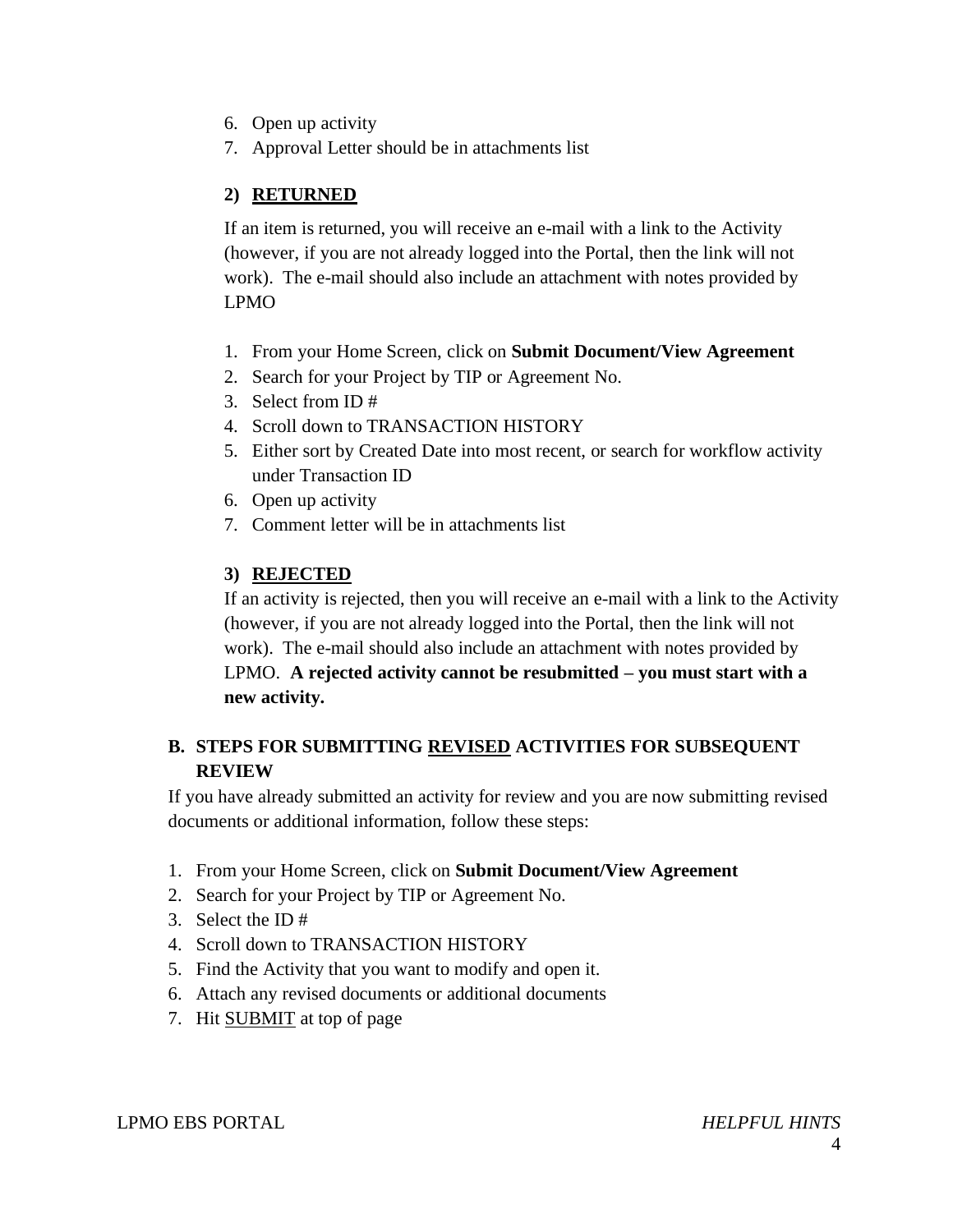#### **\*\*\*\*\*\*\*\*\*\*\*\*\*\*\*\*\*CHANGE REQUESTS \*\*\*\*\*\*\*\*\*\*\*\*\*\*\*\*\*\*\*\***

Use the Change Request Transaction to:

- Submit requests for funding authorization (PE, ROW, or CON) – either initial authorization or additional funding on that authorization.
- Submit a request for a supplemental agreement when:
	- o Scope changes
	- o Additional time is needed
	- o Additional funding has been provided from funding source

*IMPORTANT:* These requests usually require a separate approval from your funding provider, generally your MPO, prior to making the request.

### **A. STEPS FOR SUBMITTING A NEW CHANGE REQUEST**

- 1. From your Home Screen, click on **New Change Request**
- 2. Search for your Project by TIP or Agreement No.
- 3. Select the correct ID #
- 4. Complete Change Request Form
	- a. For Supplemental Agreements, indicate the change to the Agreement in the "Reason for Change" box (i.e. additional funding approved by MPO; change in scope of work, etc.)
	- b. For FUNDING AUTHORIZATIONS, complete the following fields in the Funding Table: TOTAL AMOUNT REQUESTED: *Total Estimated Cost of the Phase* NON-FEDERAL MATCH AMOUNT: *Percentage of Non-Federal Match per the Agreement* FEDERAL AMOUNT: *Calculated based on the two previous entries*

For example: if you are requesting ROW Authorization, and you have an estimate for ROW Acquisition costs of \$75,000 and your agreement indicates we will reimburse 80% of your costs, then your non-federal match is 20%. TOTAL AMOUNT REQUESTED: \$75,000 NON-FEDERAL MATCH AMOUNT: \$15,000 (\$75,000 x 20%) FEDERAL AMOUNT: \$60,000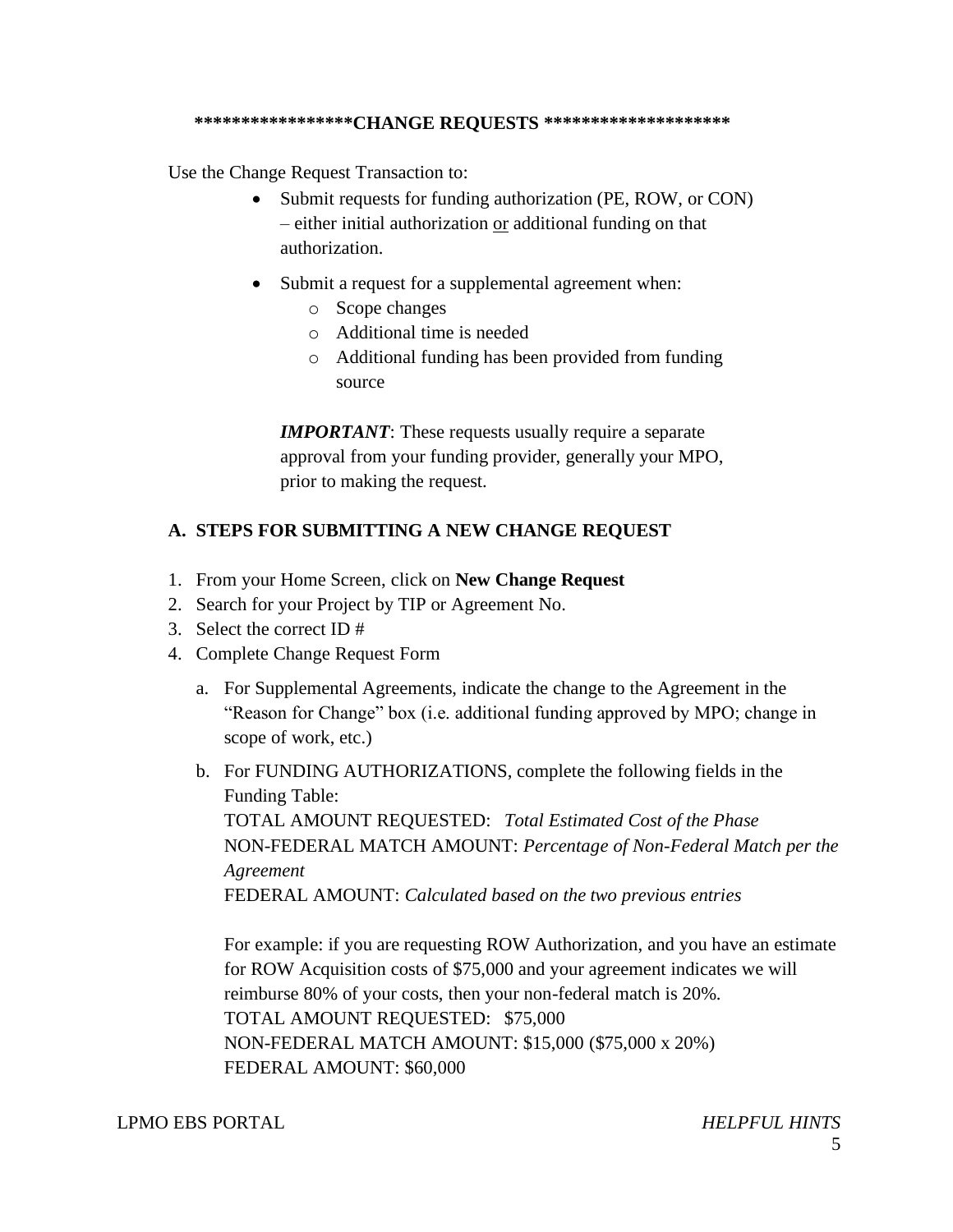- 5. After completing form, either SAVE if you are not ready to submit (i.e. need additional information) or SUBMIT.
- 6. Attach any documents as needed

The project manager will review and either APPROVE, RETURN, or REJECT the Change Request.

## **B. STEPS FOR SUBMITTING A REVISED CHANGE REQUEST**

If the Change Request is Returned, make corrections and resubmit as follows:

- 1. From your Home Screen, click on **Edit Change Request**
- 2. Search for your Project by TIP or Agreement No.
- 3. Select from ID #
- 4. Open form and make changes
- 5. Select SUBMIT
- 6. Attach any documents as needed.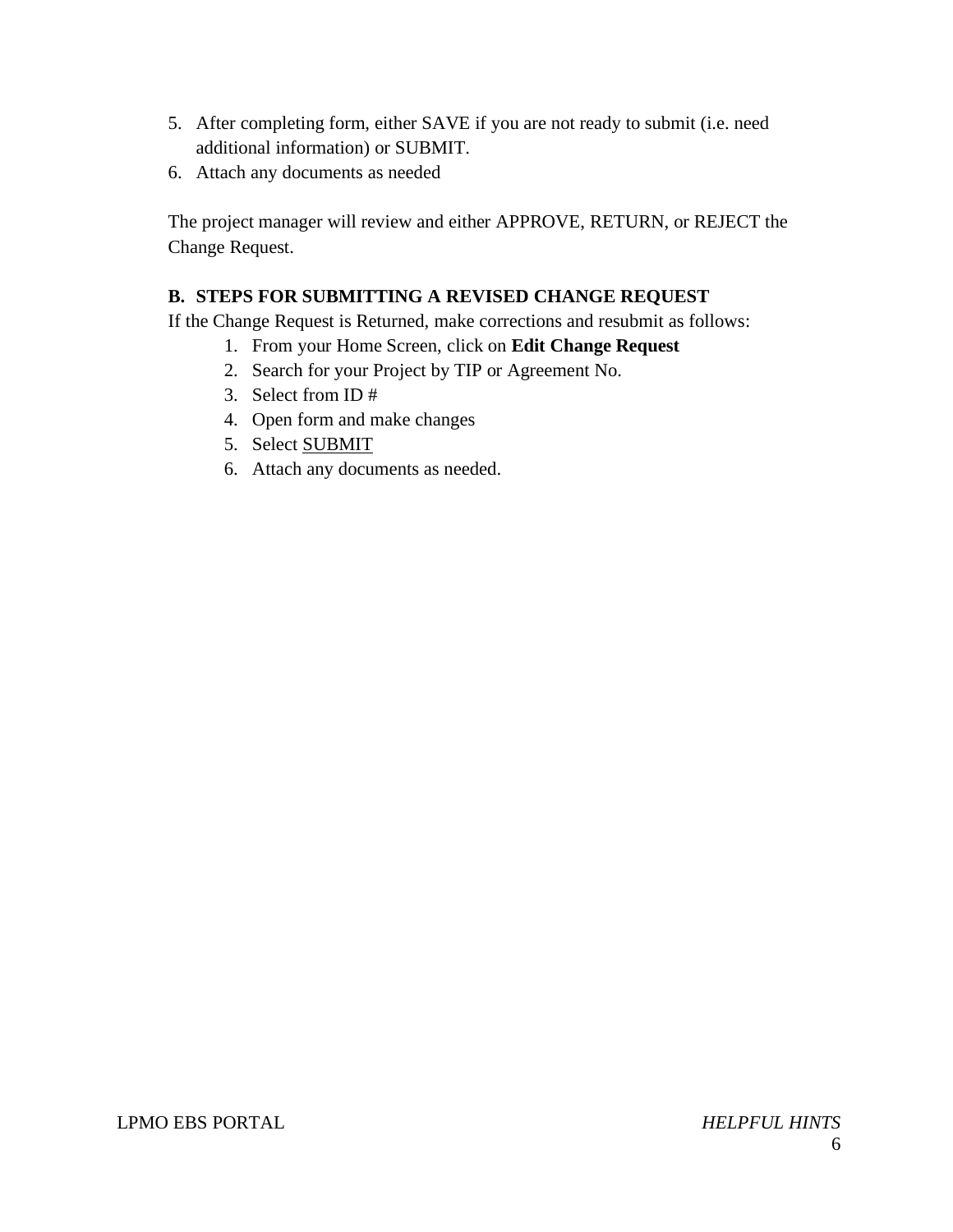### **\*\*\*\*\*\*\*\*\*\*\*REIMBURSEMENT REQUESTS \*\*\*\*\*\*\*\*\*\*\*\***

When the LGA is ready to request reimbursement, you will enter a New Reimbursement Claim in the Portal.

## **A. STEPS FOR SUBMITTING A NEW REIMBURSEMENT REQUEST**

- 1. From your Home Screen, click on **New Reimbursement Claim**
- 2. Search for your Project by TIP or Agreement No.
- 3. Select the correct ID #
- 4. Complete Claim Form

INVOICE NUMBER: *a number that the LGA assigns to the Reimbursement Request*

INVOICE PERIOD: *the period of time that the LGA is requesting costs, not necessarily the invoice period from the consultant.*

DBE/MBE/WBE subcontractor payments made: *indicate yes or no. Attach DBE-IS form, even if no subcontractors are paid.*

## **TABLE**

TOTAL EXPENSES: *Total expenses incurred by the LGA* INELIGIBLE EXPENSES: *any work that the LGA paid for that is not a reimbursable expense (ex. Sales tax, extra work by consultant/contractor)* ELIGIBLE EXPENSES: *Calculated based on the two previous entries* REIMBURSABLE: *Percentage amount of Eligible Expenses that DOT will reimburse, per the agreement*.

For example: You have paid your contractor \$50,000, which includes \$2,000 in sales taxes.

TOTAL EXPENSES: \$50,000 INELIGIBLE EXPENSES: \$2,000 ELIGIBLE EXPENSES: \$48,000 REIMBURSABLE: \$38,400 (\$48,000 x 80%)

- 5. Click SAVE or SUBMIT
- 6. Attach documentation as needed
	- a. Copies of invoices/pay applications
	- b. Evidence of payment made (cancelled check, EFT transaction, bank statement)
	- c. DBE-IS Form (write N/A or NONE across form if no payments made)